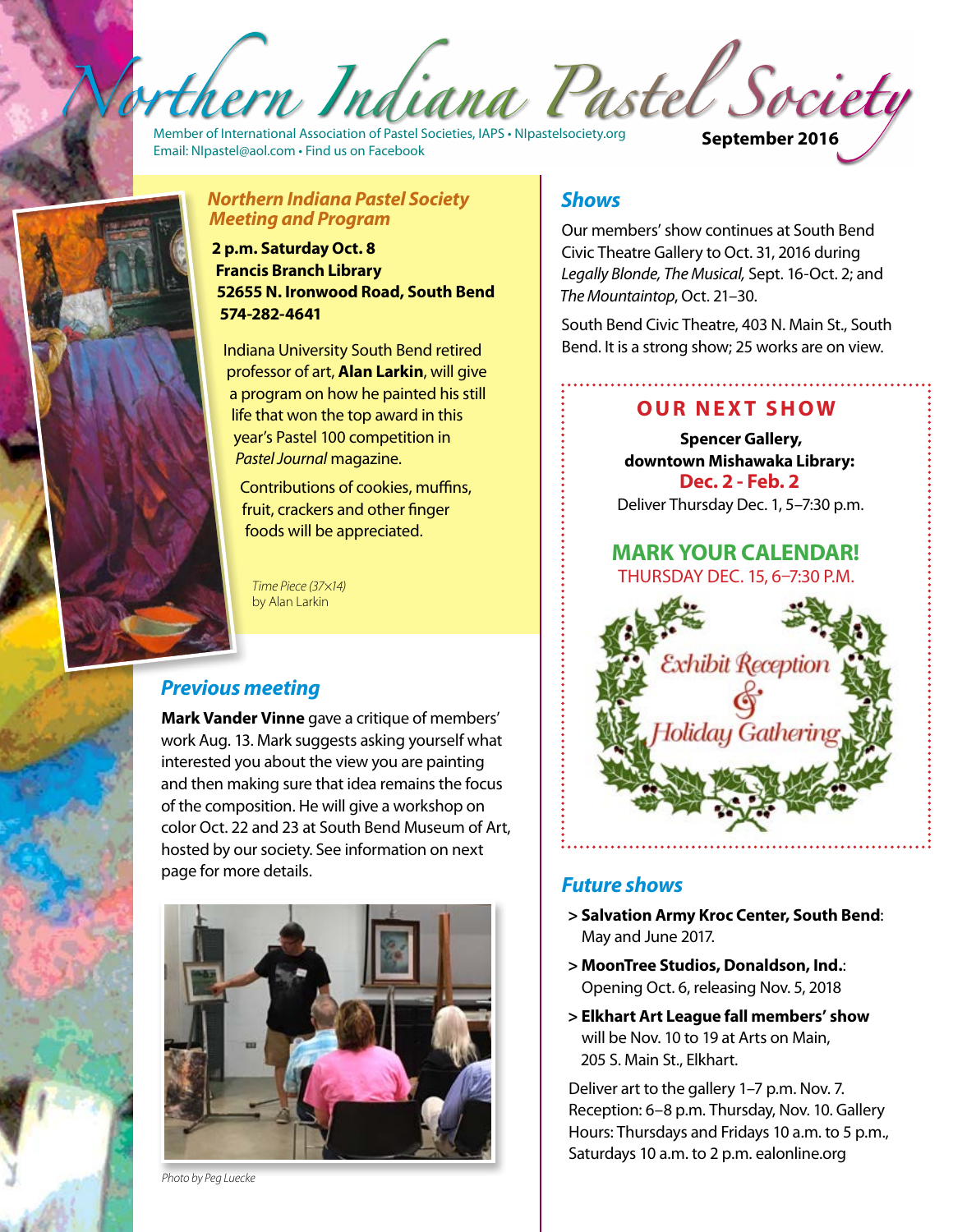

 *Mark Vander Vinne*

### *Workshop*

**Color that Captivates Landscapes in Pastel with Mark Vander Vinne**

**> Saturday, October 22 10 a.m. to 5 p.m.**  With lunch break.

**> Sunday, October 23, 1–5 p.m.** 

**South Bend Museum of Art 120 South St. Joseph St. South Bend, IN 46601** (Located inside the Century Center)

#### **\$120 for art museum members \$150 for others**

Register through the website **southbendart.org** or contact the museum at 574-235-9102 or info@ southbendart.org. Registrations will be possible in mid August.

We all love color, but what must we think about when selecting colors? Using soft pastel, this workshop will break down the theories of color and composition into tools that you can use. It focuses on how to think about a painting, simplify a design and color plan, and create a focal area so it stands out. Students should bring their own source material. Mark will provide some photos for those who need them.

This workshop is presented by **Northern Indiana Pastel Society** and is limited to 12 persons. Participants should have experience with soft pastels. Supply list will be provided upon registration.

### *Tips for photographing your art*

Mike Bennett, owner of Lighthouse Imaging, Mishawaka, and a photographer for Notre Dame, says:

- 1. Photograph the art outdoors on a cloudy day or in the shade on a sunny day.
- 2. Step back and zoom in on the art.
- 3. Use a camera with as many pixels (high resolution) as possible.
- 4. Photograph the art before it is matted and framed.
- 5. Photograph only the art. Eliminate the backing board, mat or frame. Crop in if necessary or place the art on a black backing board and eliminate as much as possible of the black from the photo.

### *Pastel demos*

The Great Lakes Pastel Society annual meeting will be held Saturday, Nov. 19, at the Carnegie Center for the Arts, 107 N. Main St., Three Rivers, MI. The meeting will be at 1 p.m. and from 2 to 4 p.m. noted pastel artists **Kathleen Putnam Newman, Larry Blovits** and **Helen Kleczynski** will demonstrate. GLPS members and friends are welcome.

## *Member news*

**Rex Edwards** will have a show of his pastels during November in the display case at Harris Branch Library, 51446 Elm Road, Granger. His pastels depict scenes from his time as a serviceman in Japan and Okinawa during the early 1950s. He chose November because Veteran's Day is Nov. 11. Hours: Mondays 10 a.m.–8 p.m., Tuesdays through Fridays, 10 a.m.–6 p.m., Saturdays 10 a.m.–2 p.m.

Pastels by the late NIPS member **Mary Michalak**  will be shown in October at the Spencer Gallery, downtown Mishawaka Library. This show was on view in January in the Colfax Cultural Center, South Bend, and earlier at Harris Branch Library and South Bend Civic Theatre. Dr. Michalak was a veterinarian and died April 4, 2015 after a twoyear battle with brain cancer.